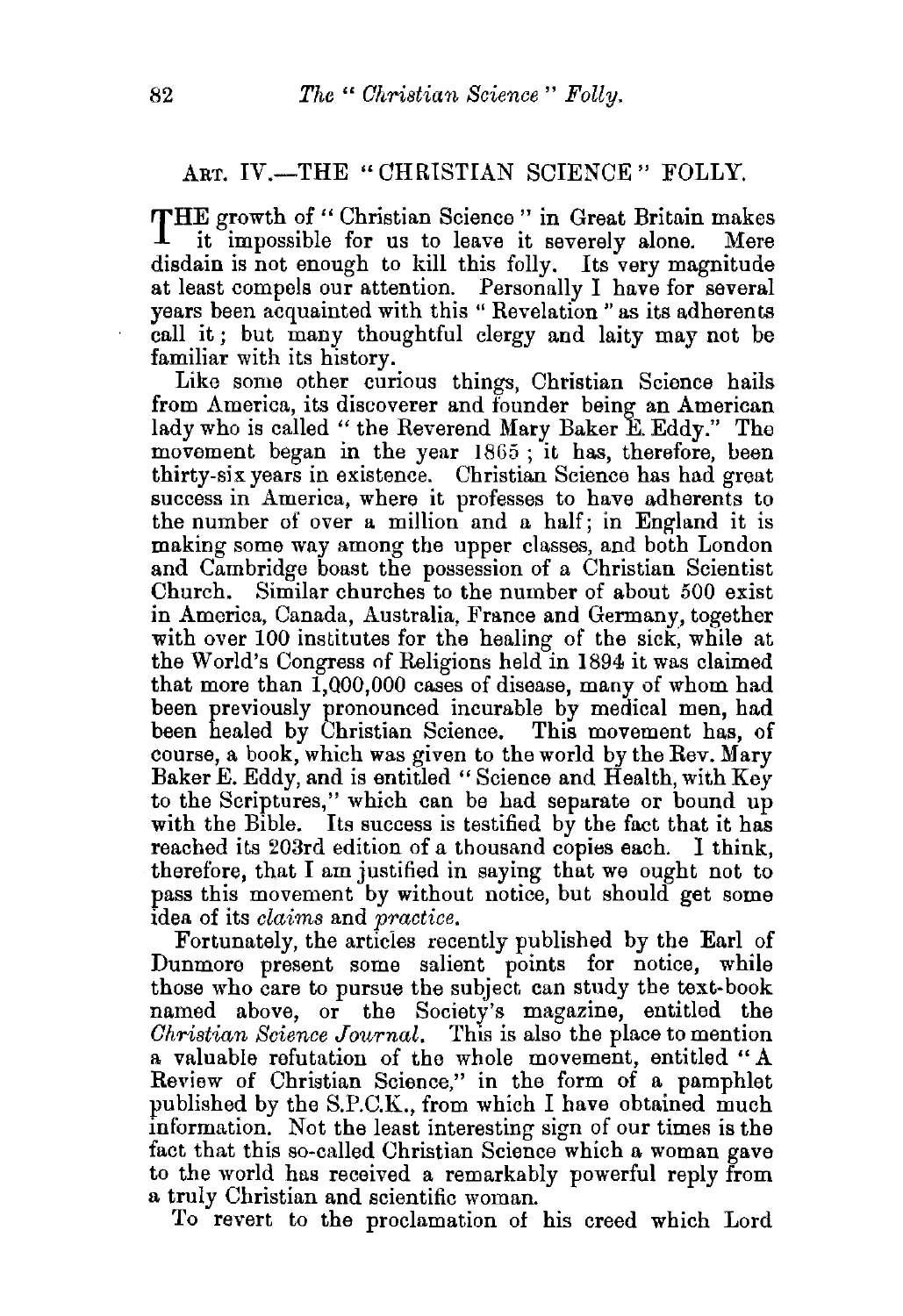Dunmore has recently given forth to England, and which no doubt will give the movement a new prominence in our country, I will commence with what he describes as the *object*  of Christian Scientists : "To endeavour to get a spiritual insight into the knowledge of those laws and principles which relate to Christ and His teaching, as we find them in the Scriptures, and to so order their lives as to act up to those principles." So far we see nothing new in the system, and we are reminded of texts in St. Paul's Epistles, as well as phrases in our own Church Catechism. Later on we are told that this is no new religion, but a clear and intelligible apprehension of the religion of Christ; soon, however, we receive a shock, for when distinguishing between faith-healing and Christian Science, the writer goes on to say that the latter does not work "through *blind faith* in a *personal* God," but through understanding and realizing of two main axioms: (1) that there is but one mind (God) and that mind governs all, (2) that man being God's spiritual idea is the reflection of His Divine Father (God).

You may not, perhaps, quite understand this, and I am afraid that I cannot enlighten you, nor, I suspect, can the writer of the sentence ; in fact, nothing strikes one more than this : that the promoters of this movement evidently do not understand the expressions which they use, and whose grandeur impresses them exceedingly. We have, however, got hold of *two things :* the non-personality of God, and the perfection of man, which run counter to the teaching of the very Scriptures which Christian Science professes to follow.

In his second article the writer begins by disposing of Satan. The gist of a long paragraph consists of this statement : "You believe that God is omnipotent, and yet you believe in a personal power of evil; it is impossible to conceive of God as infinite good, and then to incorporate *within that*  an entity called Satan, or Spirit of Evil." I have emphasized the words *within that,* for there is the flaw in the reasoning. No follower of Christ teaches that Satan is within God; only a Pantheist would be influenced by such a statement. Denying a personal God you find yourself in a difficulty of which the quickest and indeed the only way out is to deny a personal Satan. The same writer goes on to say, "Christian Science recognises the Almighty as being a God of infinite love, and *not a personal* God," and yet almost in the same sentence he writes we "acknowledge and adore one supreme God," and "acknowledge *His Son* and the Holy Ghost."

"It is impossible," he adds, " to hold to the old idea of a personal God," and yet in the same sentence he speaks of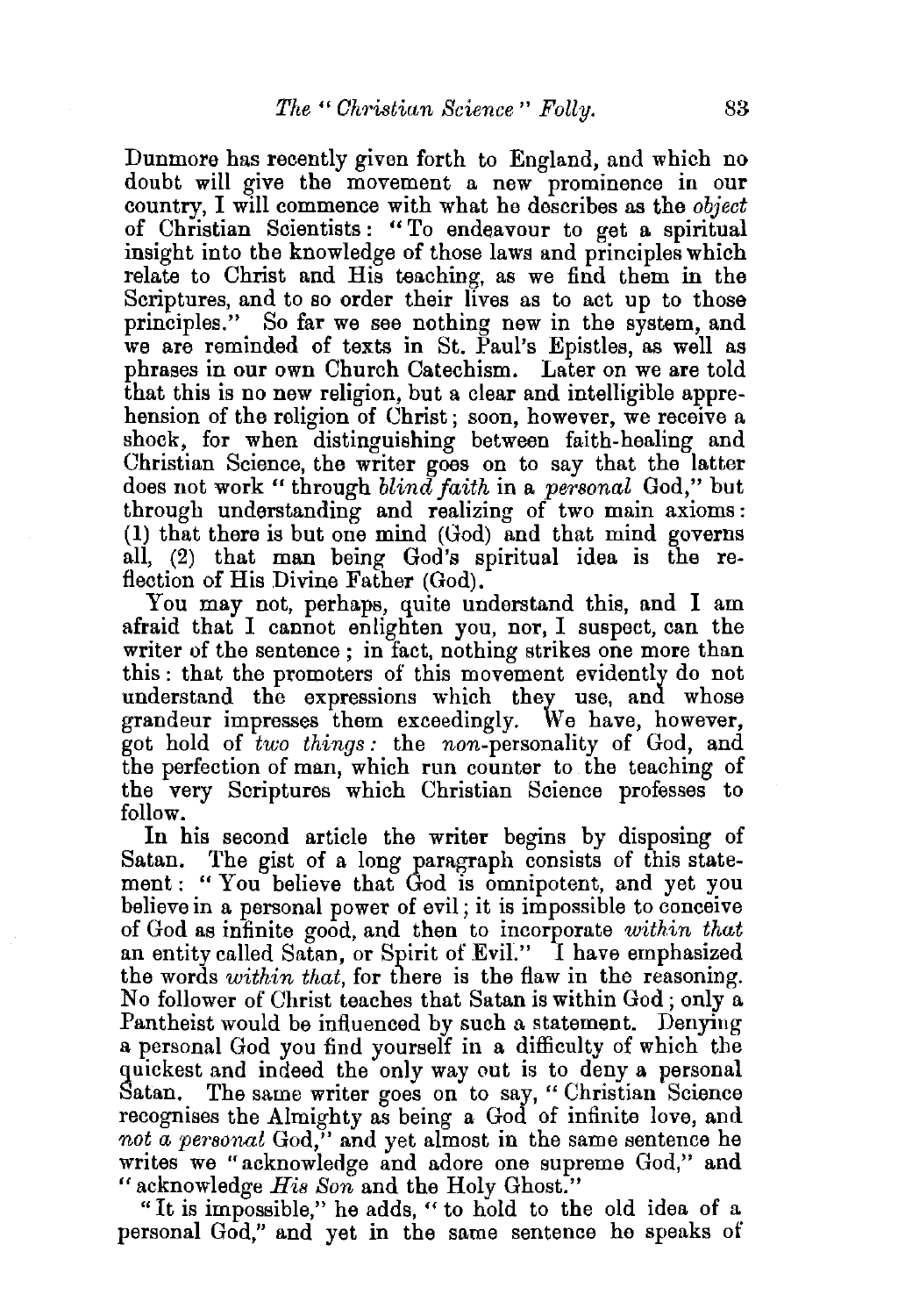"Jesus Christ, *His* Son;" with all reverence we may ask, " *Whose* Son ?"

The healing of the sick is stated by Lord Dunmore to be only a part of the work of Christian Science, but an absolutely essential part, for since Christ connected the two things ·" preach the Gospel and heal the sick," we have no right to separate them. Then there is also the more important "metaphysical healing from sin" (I quote his own words), by which "sinners have been reclaimed, habitual drunkards have turned from intoxicants, and have regained not only their health, but their self-respect; ... lunatics have regained their sanity, and one law after another that constituted the illusory bondage of mortal mind has been broken in the name of the Son of God." How this is stated to be done we shall see later on, but he clears the ground by expressing the opinion that persons who use medical science " deny the omnipotence of God, inasmuch as they place more reliance on a box of pills or a bottle of medicine than on the power of Him who rules the universe." I will not delay to expose the amazing confusion of ideas and language which this sentiment exhibits, as they are apparent, but I will make bold to suggest that when Isaiah said,  $\cdot$  put a plaster of figs upon the boil," he did not deny the omnipotence of God, but believed, as we believe now, that God would bless the means used. The writer then proceeds to assert that the promise of Christ, " these signs shall follow them that believe," etc., was clearly meant for all mankind, for all time, and in all places; if this be so, why is there no distinct teaching on this subject in the New Testament, and what are we to make of St. Paul's "thorn in the flesh"—some physical trouble from which even an Apostle could not get free? Neither could he deliver his friend, for "Trophimus have I left at Miletum sick.'' At this point Lord Dunmore gives us *three axioms* or essential points on which Christian Science rests:

1. "Life never dies, for God is the only Life.'' This grandsounding sentence has a fatal fallacy in it, that which logicians call "undistributed middle"; for unless he can say what kind of life is specified, the writer is clearly wrong-the life of the vegetable or animal, the bodily life of the man, does die. If spiritual life is meant, he has borrowed this from the Bible and it is nothing new.

2. "God is not the author of sin, sickness, or disease." have not yet discovered anyone profane enough to say that He was ; but now listen to the so-called reasoning: because He is not the author of sin, *therefore* sin can have no part in His kingdom ! (These are Lord Dunmore's words, and they are a faithful transcript of his preceptress, the Rev. Mary Baker E. Eddy.) Again," as sickness and disease cannot be called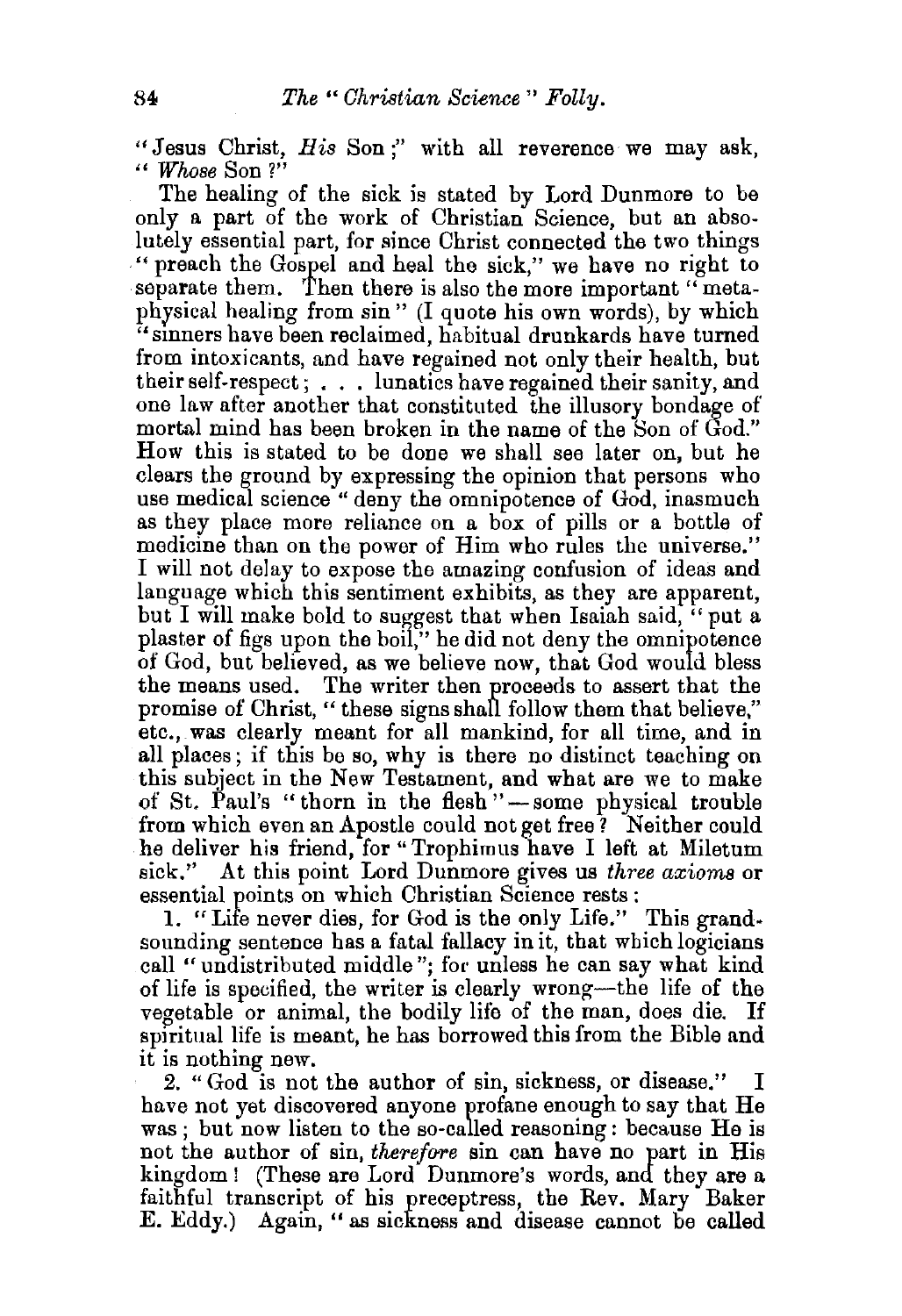very good, *tlie logical deduction* is that as God made everything, and as everything He made was very good, sickness and disease were never creations of the Almighty." Here<br>I venture to ask again. "Whoever said that they were?" I I venture to ask again, "*Whoever said that they were?"* pass by the amazing mistakes in reasoning, and merely suggest that since God Himself tells us *how* and *when* sin, sickness, and disease invaded the world which He created "good," His statement is worth our acceptance. I am not surprised, how~ ever, that in the Christian Science text-book (which can be had bound up with the Bible) the account of the Fall is styled only "a dream narrative."

3. The third axiom comes down from the clouds to practical matters: "Divine truth, which is Life, casts out human

error and heals the sick."<br>How is this done? " l " Metaphysical treatment, through the power of Divine truth, is able to heal mortal mind of *the* illu*sion of sickness,* and when the mind is relieved of its illusion there is no sickness left to disappear." We now have reached an important stage. Up to this point our dealings have been chiefly in doctrine: we have done away with a Personal God, and, of course, a personal Satan ; we have abolished the Fall of man, and, of course, the Atonement, and even sin itself. Now we come to practical matters ; sickness and disease, like sin, are only *illusions* and must be treated as such. How is this moral and physical treatment to be carried out? The answer is, "By thought." Thought governed by fear makes people ill, and governed by sin (which, by the way, " does not exist ") it makes them bad; direct the thought into the right channel, tell them that sin and disease do not exist, are illusions, and sickness and sin will disappear, for thought bas triumphed. The same holds true, we are told, with animals ; how you can " direct into a right channel" the thought of a pig suffering from swine fever and convince the unhappy beast that its illness is an illusion, I know not; but a poor parishioner of mine, who lost his all in that way recently would have been glad of the secret. I had but just written these words and asked myself," Why insult my readers with all these statements?" when, looking up from my work, my eyes fell upon a paragraph in a newspaper lying on the table, in which Lady Abinger gives a glowing account of the healing of one of her horses from a violent cold that settled on its lungs-a cold which, after defying the skill of a veterinary surgeon " during months of suffering," was set to rights in a couple of days by a Christian Scientist telegraphed for from London l

The paragraph begins: "I have found with my animals such great help from Christian Science treatment" (Daily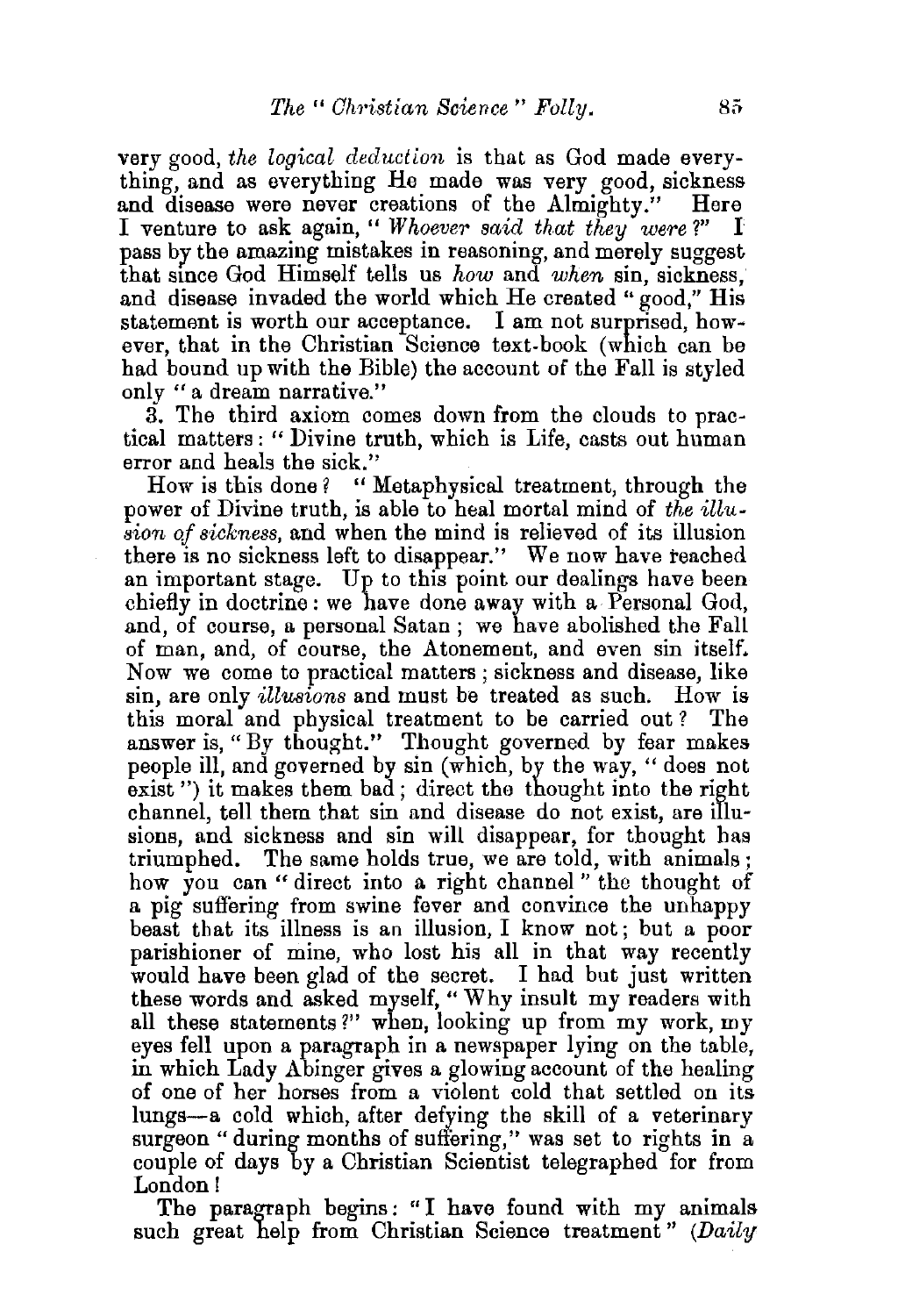Mail, May 22, 1901). You will therefore acquit me of triviality.

But to return to men. Speaking of sin, or moral evil, Lord Dunmore writes : " If we know that evil is nothing more than an outcome of erroneous thought," what is the remedy? " Change the thought in order that error which kills may be supplemented by truth that gives life." That there is a sense in which these words may be charitably construed is evident, but let us not be taken off our guard by mere words ; for how is the sinner to be helped ? Not by turning his thoughts to the Saviour of sinners, but-here I quote again from the textbook-" In order to cure his patient, the metaphysician should first cast moral evils out of himself;" and Lord Dunmore eontinues : " A man has . . . to go through a course of selfpurification before he can attain that spiritual freedom which will enable him to cope with the sufferings of his fellowereatures."

Here is the attraction, and it is a very old one-as venerable as the tower of Babel. You need no assistance from above ; you can make your own way to heaven. First cleanse yourself, and then you can purify everybody else. Is it any wonder that this delightful system is attracting many followers ? You may think, perhaps, that, as is often the case. the disciple goes beyond the teacher, and that Lord Dunmore exaggerates what he has received. Far from it. The articles from which I have quoted are written in a guarded manner, full of Scriptural words and phrases, that no doubt have already captivated many unwary souls. They do not approach the extraordinary statements of the prophetess of the movement, who accepts or rejects Scripture as suits her purpose. Creation she accepts, and deduces from it that man is "in-.capable of sickness, sin, and death." The Fall she rejects, as we have already seen. Heresies innumerable snare her feet. but they do not hinder her triumphant progress. The "dual personality " of Christ is one of these. The " Man Jesus " suffered because He had not overcome the illusions of matter -the Divine Idea, or Christ, could not suffer. Lightly does she cast aside the words of the Holy One  $\lim\text{self--}''$  Ought not *the Christ* to have suffered?" The Reverend Mary Baker E. Eddy is a philosopher, and builds her house on two foundation-stones, of which *one* is that since matter is the result of mind, the human mind can control all material phenomena; •the *other,* that because matter is dependent on mind it is unreal, or a delusion. Having reached *per saltum* these satisfactory conclusions, many more are attained in similar ways worthy of the companions of "Alice in Wonderland." Everything bad is a delusion; do not believe in it. Sickness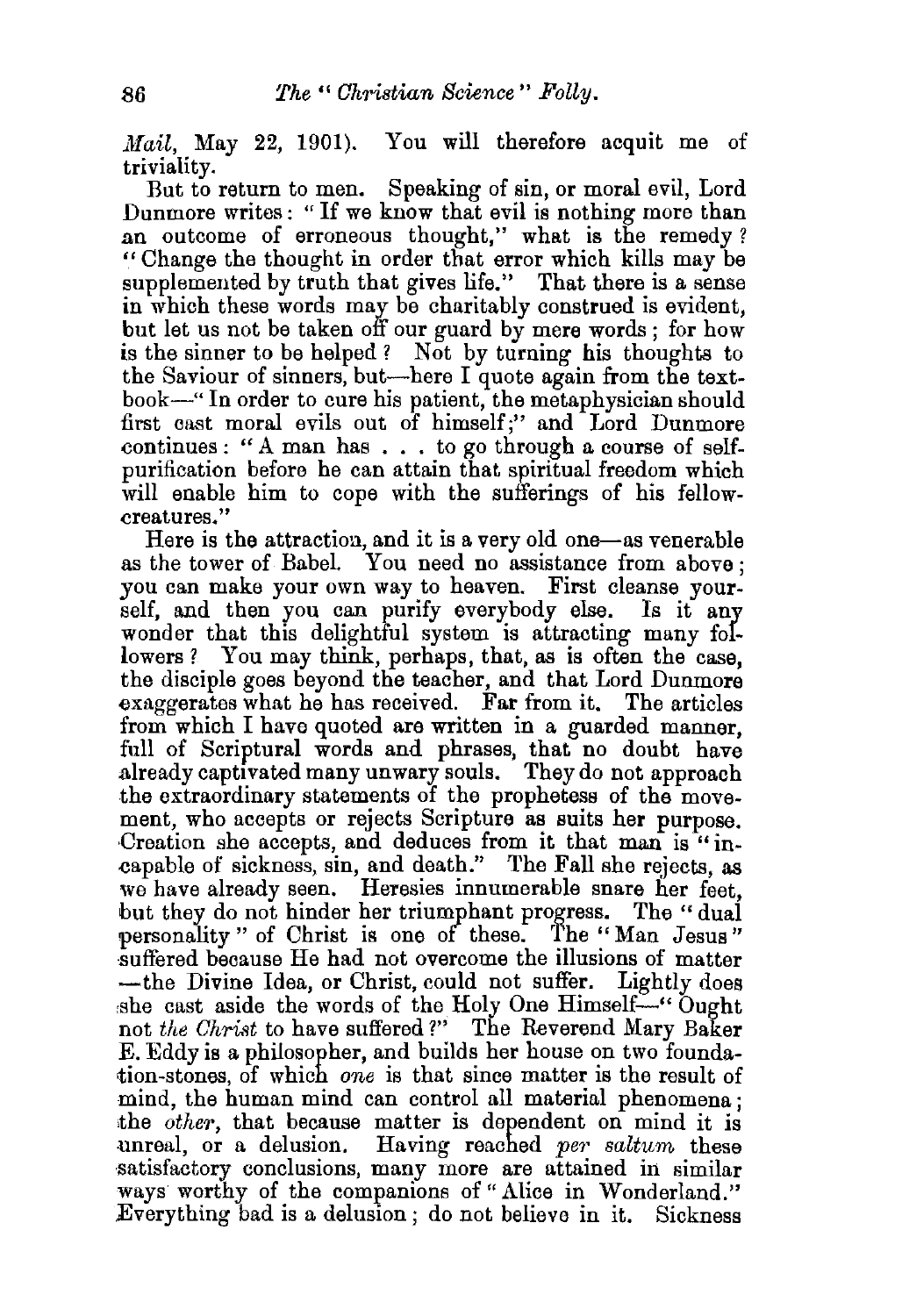exists "in belief"; here is the rule taken out of the textbook therefor: " Deny persistently everything the patient says." Sin is a similar delusion; how can that be proved? With the greatest ease. "If God is good, is real, then evil, the opposite of God, is unreal." Light, we might venture to suggest, is real, therefore darkness is unreal; the pole of my magnet which attracts one end of the compass-needle is real, therefore the other pole which repels is unreal. These little objections to her philosophy are, however, of no weight. There is no sin; it is all a mistake. Man needs no redemption; he is already perfect. How do you prove that ? Because he is the idea or reflection of God, and therefore so long as God is perfect, man must be so too. You are in the midst of a world of sin and suffering ; you feel their effects in yourself<br>and those around you. The unbeliever despairingly says. The unbeliever despairingly says, "There can be no God." The believer trustfully says, "God" has shown us how sin can be overcome and suffering endured." The Christian Scientist smilingly replies, " You are both mistaken; there is no sin, no suffering; only believe that there is none—hey presto !—it will vanish."

With wild inconsistency she admits the existence of *sorrow*. " Sorrow," she teaches, "is salutary." " Sorrow has its reward . . . the cup our Father has given, shall we not drink it ?" Our sorrow is one of the results of sin, and how a thing which has no existence can have a product that is beneficial I cannot understand.

The whole system is bristling with illogical absurdities, with bombastic phrases—philosophical, medical, and religious evidently picked up from a superficial acquaintance with the religious books of the Hindoos and not understood by those who use them, as well as with statements in direct opposition to the Word of God. Yet with all this there is a certain amount of attractiveness in a system that is not one for aggrandizement or pleasure, but which claims as its object the relief of sin, sickness, and sorrow. It is easy to see that what is *good* in Christian Science is not peculiar to it; wherever *sense* appears in its rules or statements, it is some old truth out of the Scriptures in a fantastic setting. The question is, *Whence comes it?* And according as we make reply we shall perhaps see how we ought to treat it. Is it a kind of reaching forth after that holy life and power over evil, the very yearning after which is a sign of the heavenly origin of the spirit of man?

Every form of error in our Church's history has arisen from neglect of some truth. Perhaps it is so here, showing us if Christians had realized more the power of prayer, the presence .of God in our dally work, and the potentialities of a Spirit-filled